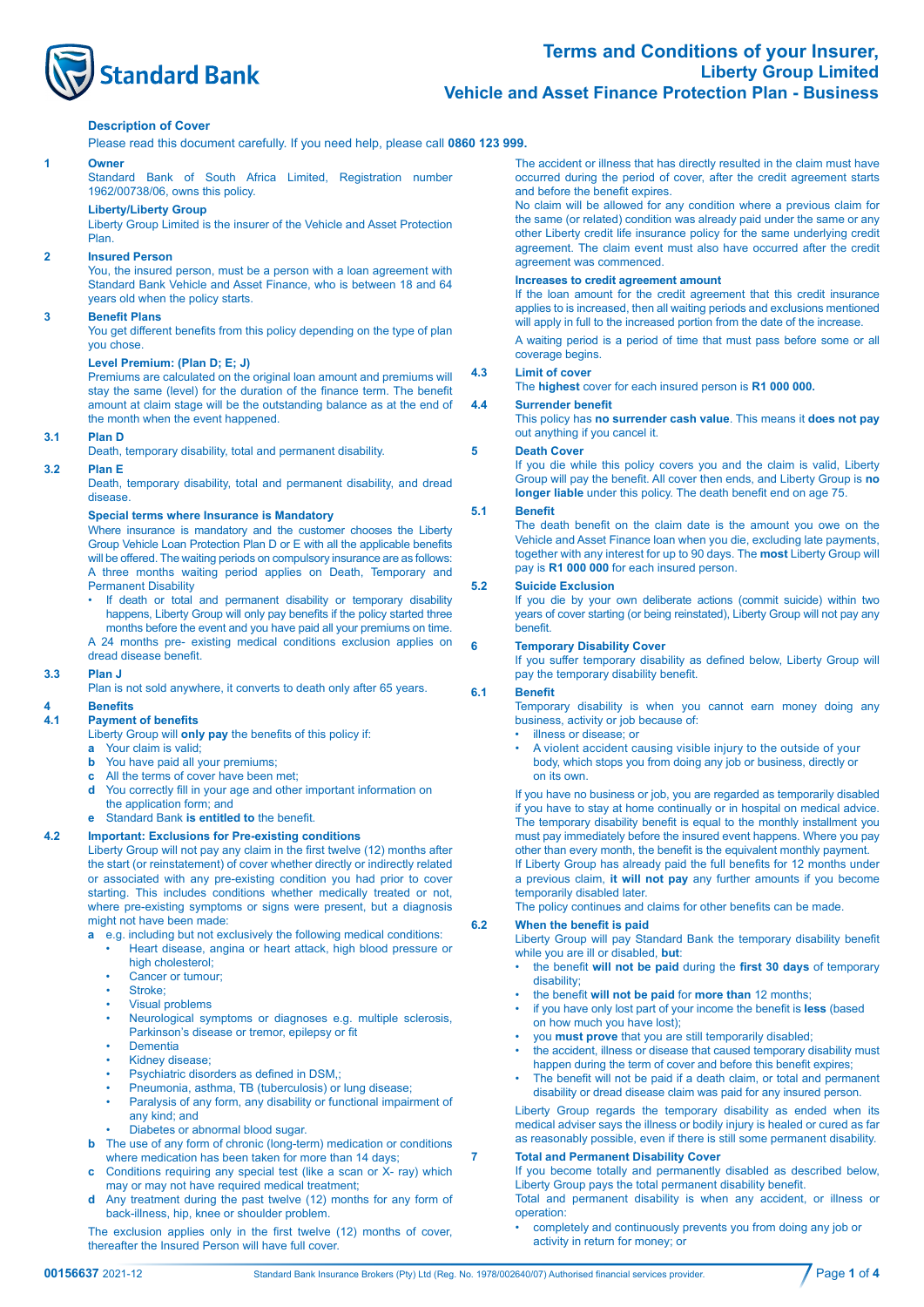• causes you to lose, or permanently lose the use of both hands, both feet, or one hand and one foot, or to lose sight in both eyes.

## **7.1 Benefit**

 The total and permanent disability benefit, (on the event date), is the amount you owe on the Vehicle and Asset Finance loan, excluding late payments, together with any interest for up to 90 days. The most Liberty Group will pay for each insured person is **R1 000 000.**

 The benefit ends when you turn 65. The benefit plan then converts to a death only plan and the premium is adjusted accordingly.

# **7.2 When the benefit is paid**

Liberty Group will pay Standard Bank the total and permanent disability benefit and is then **no longerliable** under this policy if the claim is valid **and**:

- Liberty Group is convinced the disability is permanent;
- you gave Liberty Group proof of total and permanent disability; the accident or illness that caused total and permanent disability
- happened during the period of cover and before the benefit expires; and
- no claim for death or dread disease for either insured person has been approved.

# **8 Dread Disease (Critical Illness) Cover**

 Liberty Group will pay the dread disease benefit in full and final settlement at the date of the event (excluding arrears), and all cover will end, **if**:

- you are diagnosed as suffering from a dread disease as defined below;
- you suffer impairment because of the dread disease as defined
- below during the period of cover; and all other claim requirements are met.
- 

# **8.1 Benefit**

The dread disease benefit at the date of claim is the amount outstanding on the Vehicle and Asset Finance loan (excluding arrears), together with any interest for up to 90 days. The highest dread disease benefit is **R1 000 000** for each insured person.

# **8.2 When the benefit is paid**

 Liberty Group pays Standard Bank the dread disease benefit in full and final settlement of their liability under this policy, if the claim is valid and:

- **•** Liberty Group is convinced by the proof of impairment;
- The impairment happened during the period of cover and before this benefit expires;
- No death or total and permanent disability claim has been approved for the insured person.

# **8.3 Impairments (Serious medical conditions)** covered and definitions

- **8.3.1 Heart attack (Myocardial Infarction)** is defined as the death of heart muscle, due to inadequate blood supply, as evidenced by all three of the following criteria:
	- Compatible clinical symptoms; and
	- New pathological ECG changes typically indicating myocardial infarction i.e. Q-wave changes which must be present in any two contiguous leads, and be greater than or equal to 1mm in depth, or permanent ST/T wave changes typical of myocardial infarction; and
	- cardiac biomarkers defined as any one of the Troponin markers with the degree of severity for this benefit category defined as serial changes reaching a maximum value greater than a 10-fold increase of the upper reference range according to the WHO heart attack guidelines. Other causes of raised Troponin must be excluded.

 The evidence must show a definite new acute myocardial infarction. Other acute coronary syndromes, including but not limited to angina and NSTEMI, are not covered by this definition.

 This policy does not cover sub-endocardial or non-Q Wave infarctions. Assessment criteria in addition to the above, measured at least 6 weeks

after the event: NYHA class 3 or 4; or METS < 5 and EF < 40%

# **8.3.2 Heart Disease** that needs surgery:

 This surgery benefit category includes open heart surgery via thoracotomy for the following:

having been performed to correct the narrowing of, or blockage of two or more coronary arteries by means of a by-pass graft. This policy does not cover any other treatment for coronary artery disease e.g. angioplasty, laser relief and stents.

- Valvular surgery, or
- septal defects, or
- the implantation of an artificial heart, or
- pericardiectomy.
- **8.3.3 Stroke** is when brain tissue dies because of the inadequate blood supply or haemorrhage within the brain, as shown on CT scan or Magnetic Resonance Imaging (MRI). This policy does not cover stroke where special investigations are abnormal, without appropriate physical clinical signs. It must result in neurological deficit lasting longer than 24 hours with permanent appropriate signs of the stroke as defined in the assessment, and diagnostic investigations must show the recent infarction or bleed.

#### **Specific exclusions:**

- **Transient ischaemic attack**
- Migraine and vestibular disorders
- Vascular diseases affecting the eye or optic nerve

**8.3.4 Canceris** defined as the presence of a malignant tumourrated according to the appropriate staging criteria characterised by the uncontrolled growth and spread of malignant cells with the invasion of normal tissue. Unequivocal histological evidence and, where appropriate, clinical evidence of the stage of invasive malignancy must be provided.

Unless otherwise stated, Liberty will only pay for stage IV cancers according to the TNM or AJCC classification system.

For brain tumours, only Grade III and IV as per WHO guidelines are covered. Hodgkin's or Non-Hodgkin's lymphoma (stage III or IV on Ann Arbor classification system).

- Acute myeloblastic leukaemia
- Chronic lymphocytic leukaemia (Stage III or IV on the Rai classification system)
- Chronic myeloid leukaemia (having undergone bone marrow transplant) Acute lymphoblastic leukaemia
- Multiple myeloma (stage III on the Durie-Salmon Scale).
- **8.3.5 Kidney failure:** Chronic, irreversible, bilateral kidney failure due to endstage kidney disease undergoing permanent, regular haemodialysis treatment. Any renal disorder caused by anti-inflammatory abuse is not covered.
- **8.3.6 Paraplegia/Paralysis** the complete and irreversible paralysis in 2 or more limbs caused by nerve damage below the level of a documented spinal cord injury or lesion. The diagnosis is to be confirmed by a neurologist with appropriate neurological and radiological evidence.
- **8.3.7 Major Burns** is defined as full thickness burns over at least 20% of the body.
- **8.3.8 Coma** is being continuously unconscious, with a Glasgow Coma Scale of 10 or less, without any reaction to external stimuli or internal needs for at least 96 hours on external life support system. This state excludes medically induced coma.
- **8.3.9 Blindness** Complete and irreversible loss of vision in both eyes with no reaction to light stimuli. The diagnosis must be confirmed by an ophthalmologist with medical reports and objective evidence to prove the blindness.
	- Specific exclusions:
	- Congenital blindness
	- Loss of sight due to neurological disorders
	- Partial visual loss
- **8.3.10 Major Organ Transplant** is receiving one (or more) of these organs from a human donor in an organ transplant operation: kidney, heart, lung, heart-lung, liver, pancreas, or bone marrow. This policy does not cover transplants of any other organs, parts of organs, or any other tissue.
- **8.3.11 Loss of Speech is** permanently losing all ability to speak because of physical damage or disease, and this lasts for at least 12 months.

Liberty Group must be told about the loss of speech within three months of the damage.

- **8.3.12 Multiple Sclerosis is** defined as a chronic progressive nervous disorder involving loss of myelin sheath around certain nerve fibres. The diagnosis of multiple sclerosis must have been confirmed by a neurologist using objective radiological evidence such as MRI. Two separate clinical events must have occurred resulting in permanent neurological sequelae. These sequelae must have involved a minimum of two major neurological areas - i.e. the optic nerves, motor, sensory or cerebellar.
- **8.3.13 Alzheimer's disease and progressive dementia,** as diagnosed by a neurologist with supporting radiological evidence, resulting in permanent, ongoing deterioration of intellectual function and cognitive skills, with no possibility of recovery. On diagnosis of Alzheimer's disease or progressive dementia in accordance with the latest version of the DSM criteria.

#### **8.4 Ending Dread Disease Cover**

If you chose Plan E when cover started, the dread disease benefit ends when you turn 65. The benefit plan then converts to Plan J and the premium is adjusted accordingly.

- **9 Important Conditions and Exclusions applicable for Death, Total and Permanent Disability and Dread Disease (Critical Illness) cover.** You must provide any reasonable medical evidence of death, total and permanent disability or dread disease (critical illness), and have any medical examination, done at your own cost, that Liberty Group needs. In addition to the pre-existing condition exclusion, this policy also **does not cover** any claim because you:
	- commit a crime;
	- take part in any riot, uprising, civil disorder, revolution, martial law, war or act to overthrow or influence any government or ruling body by force, terrorism or violence;
	- are exposed to any atomic energy, nuclear fission or reaction, biological or chemical hazards or weapons;
	- refuse to seek or follow medical advice;
	- drug and/or alcohol abuse;
	- try to kill or injure yourself on purpose; or
	- take part in any dangerous sport or activity more than once a year.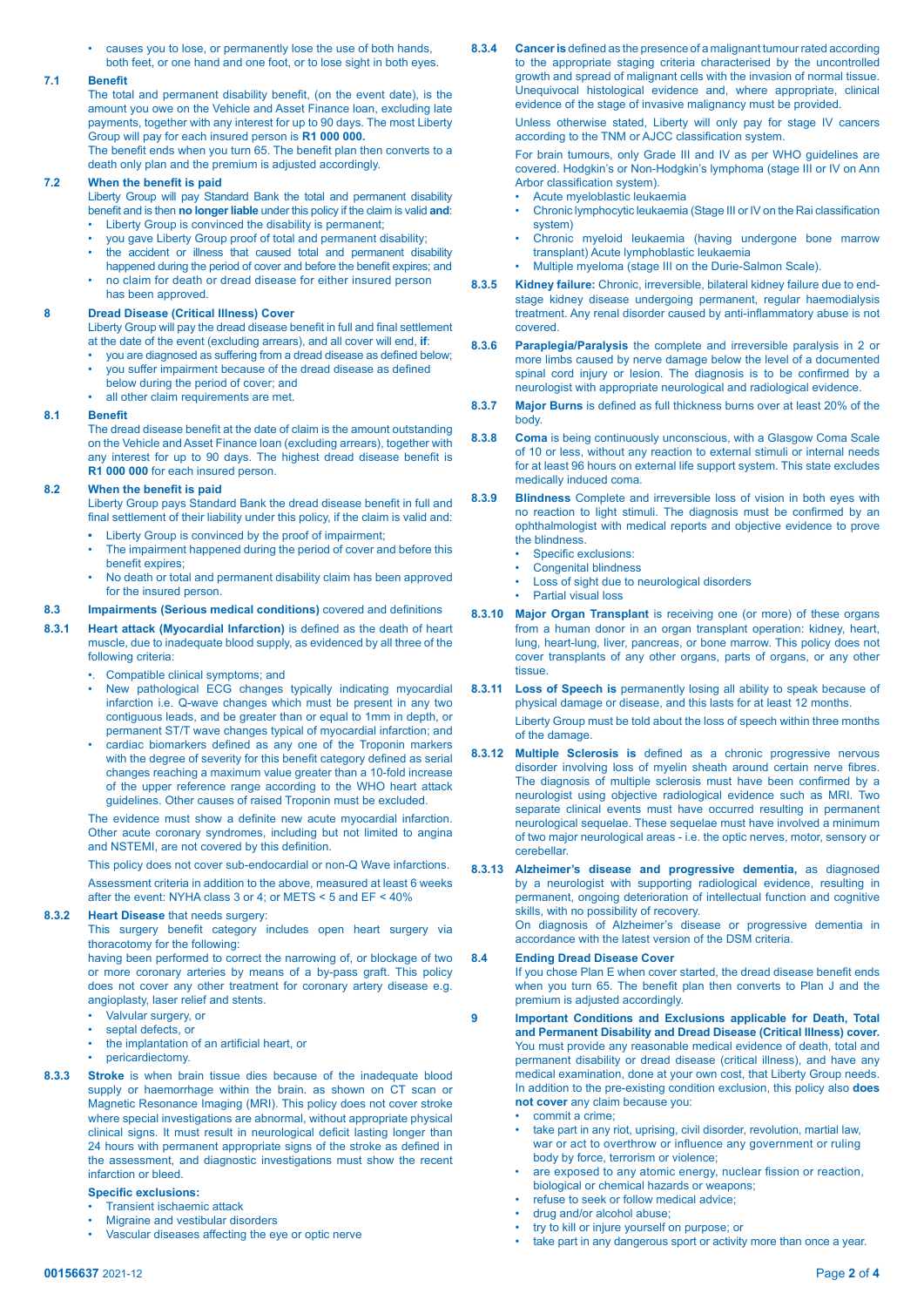# **The current list of hazardous activities is:**

- Rock climbing/Mountaineering;
- Underwater diving which includes Scuba diving; Snorkeling; Cave diving; Pot-holing; Sink-hole dives and Wreck diving;
- Aviation, which includes: Private aviation fixed wing and helicopter; Micro-light; Ballooning; Sailplane; Parasailing; Gyro-copting; Gliding and hang-gliding; Paragliding; Aerobatics; Crop-dusting; Game spotting etc.
- Parachuting, sky-diving and sky surfing;
- Speed contests, which include: Motor sport/racing; Powerboat
- racing and Motorcycle racing etc. Fighting (except in bona fide self-defence).

If you die, or are injured or disabled because you committed a crime or did something illegal, you will lose all benefits. Liberty Group may cancel all cover and you will lose all premiums paid.

## **10 Start of Cover**

 The policy covers you from when the first premium is received, **as long as** all other terms of the policy are followed.

Liberty Group will cover your debt to Standard Bank if you die because of an accident, as defined below before paying the first premium, **as long as** you had completed all appropriate proposals (applications) for life insurance and Liberty Group had already decided to accept these proposals and the insurable risk.

#### **\*\*Accident**

An accident is a sudden external, violent, unexpected event, which results in injury or death.

# **11 1 Termination of Cover**<br>**11.1 Fnd. of benefits for**

#### **11.1 End of benefits for Total and Permanent Disability, Temporary Disability and Dread Disease**

The benefits end when you turn 65. The benefit plan will then convert to Plan J (Death only) and the premium is adjusted in the same way.

# **11.2 Other benefits**

 This cover ends **as soon as** any of these happens:

- your Vehicle and Asset Finance loan is paid off;
- your Vehicle and Asset Finance loan is cancelled;
- the 31 days of grace are over and you have still not paid any outstanding premium;
- a benefit for death or permanent disability or dread disease is paid;
- the policy is cancelled because of legal action to recover the debt;
- you turn 75; or after
- Liberty Group cancels the policy.

# **12 Premiums**

#### **12.1 Premiums you must pay**

- The premiums are the monthly amounts you pay for insurance benefits cover.
- Premiums are calculated on the original loan amount and premiums will stay the same (level) for the duration of the finance term.
- If the Premium Debit Date falls on a weekend or public holiday, the nominated bank account will be debited on the first working day before or after the weekend or public holiday

#### **Debt Review**

If the account from which the premiums are debited from goes into debt review and we don't receive premiums the policy will cancel.

#### **Legal Statuses**

If your account goes into a legal status resulting in us being unable to collect the premiums due, the policy will cancel.

#### **12.2 Change of premium rates**

Liberty Group does not guarantee premium rates and reviews them at least once each year. When reviewing the premium rates, Liberty Group will investigate the extent to which the pricing assumptions used to calculate the premiums varied from the actual experience and Liberty Group's expectation of future experience. These assumptions include but expectations are not limited to the expected:

- Claims incidences
- Renewal costs of providing the policy
- Lapse rates
- Interest rates; and
- The average age and demographics of the lives assured on the product as a whole.

Furthermore, Liberty Group reserves the right to appropriately adjust the benefits payable and the premium of this policy if:

- Any legislation or regulation (including tax legislation or regulation) affecting this policy or Liberty Group is introduced,
- The Legal interpretation or understanding of any legislation or regulation (including tax legislation or regulation) affecting this policy or Liberty Group has changed; or
- Any other circumstance that is beyond Liberty's reasonable control affects this policy or Liberty. Circumstances beyond Liberty's control is defined under the Force Majeure clause in this policy; or
- Such adjustment is necessary to ensure that actual benefits paid each year are similar to the expected benefits payable (which are adjusted by Liberty's expectation of current and future experience,

including the economic climate, claim incidences as well as the age and demographics of the lives assured).

Liberty Group and Standard Bank will let you know about any change at least 31 days before it happens.

#### **13 Days of Grace**

If you do not pay a premium on time, Liberty Group allows you 31 extra days to pay it.

If no premium is received for two months, then it will be taken that you don't want the cover anymore and the policy will be cancelled by giving you one months' notice of cancellation.

## **14 Commission and Fees**

- Commission is charged for each premium
- Premiums are worked out based on a total commission charge of 7.5% (excl. 15% VAT), according to the Regulations under Section 49 of the Long-Term Insurance Act.
- SBIB receives binder fees of between 4% and 7.5% of premium (excl. 15% VAT), depending on the binder services rendered.
- Where the policy was sold through an external call centre, the call centre receives a binder fee for entering the policy

# **15 General Terms (including conditions and exceptions)**

#### **15.1 Changes to terms of the policy**

- No changes to this policy are valid unless made in writing and duly authorised by an official of Standard Bank and Liberty Group.
- Standard Bank and Liberty Group may change or cancel any terms of this policy. They will write to your last known address about the change at least 31 days before.
- Standard Bank and Liberty Group may end this policy by giving you at least 31 days notice in writing. You must claim during the period of cover.

#### **15.2 Important: Leaving out important information (Non-disclosure)**

- If you **do not disclose** any material **information** that is relevant, for example information about your health or medical history; or
	- If you disclose any information that appears to be **wrong**, for example, your date of birth;

Liberty Group may regard any claim as **invalid**. It may also **cancel the policy** and you will **lose all premiums** you paid.

#### **15.3 Important: Fraud**

If you are dishonest when you claim, you **give up** all benefits under this policy. Liberty Group may **cancel** this cover and **you will lose** all the premiums you have paid.

### **15.4 Territorial Limits**

 This policy only covers South African citizens living in South Africa. The policy only covers people who live in South Africa permanently or people who work in South Africa and have a legal working permit of at least six months.

# **15.5 Jurisdiction**

 South African law governs this policy. The South African courts may decide any dispute about this policy.

### **15.6 Currency**

 Premiums and benefits are shown and are paid in rands.

#### **16 Consent to accessing, processing and disclosure of information**

We know that you care about your personal information and how it is used, and we want to ensure you that you can trust Liberty and Standard Bank to use your personal information carefully.

We are required by various laws to collect and process some of your personal information to provide products or services to you and to confirm, update and enhance our records from time to time in order to provide you with these goods or services. Acceptance of these terms is voluntary but is a requirement for the provision of products or services to you. If you do not accept these terms, we cannot activate and service your policy.

#### **The Policyholder acknowledges and agrees that:**

- The information provided to us is true and correct, complete and up to date.
- If any information you give us is wrong, incomplete or outdated, we may cancel your policy or decline a future claim.
- Where you have provided us with the Personal Information of a third party, you guarantee that such third party has given you consent to provide us with their Personal Information.
- You will provide all documentation and information required in terms of our business rules.
- You acknowledge and accept that Policyholder information may be provided to SARS. Further, that SARS may also exchange the information with the tax authorities of another country or countries in which the Policyholder may be a tax resident.

 The Policyholder authorises Liberty and Standard Bank, their representatives and contracted third parties (which may also be located outside of the Republic of South Africa), service providers as well as any applicable reinsurer, to process and further process the Policyholder's Personal Information: